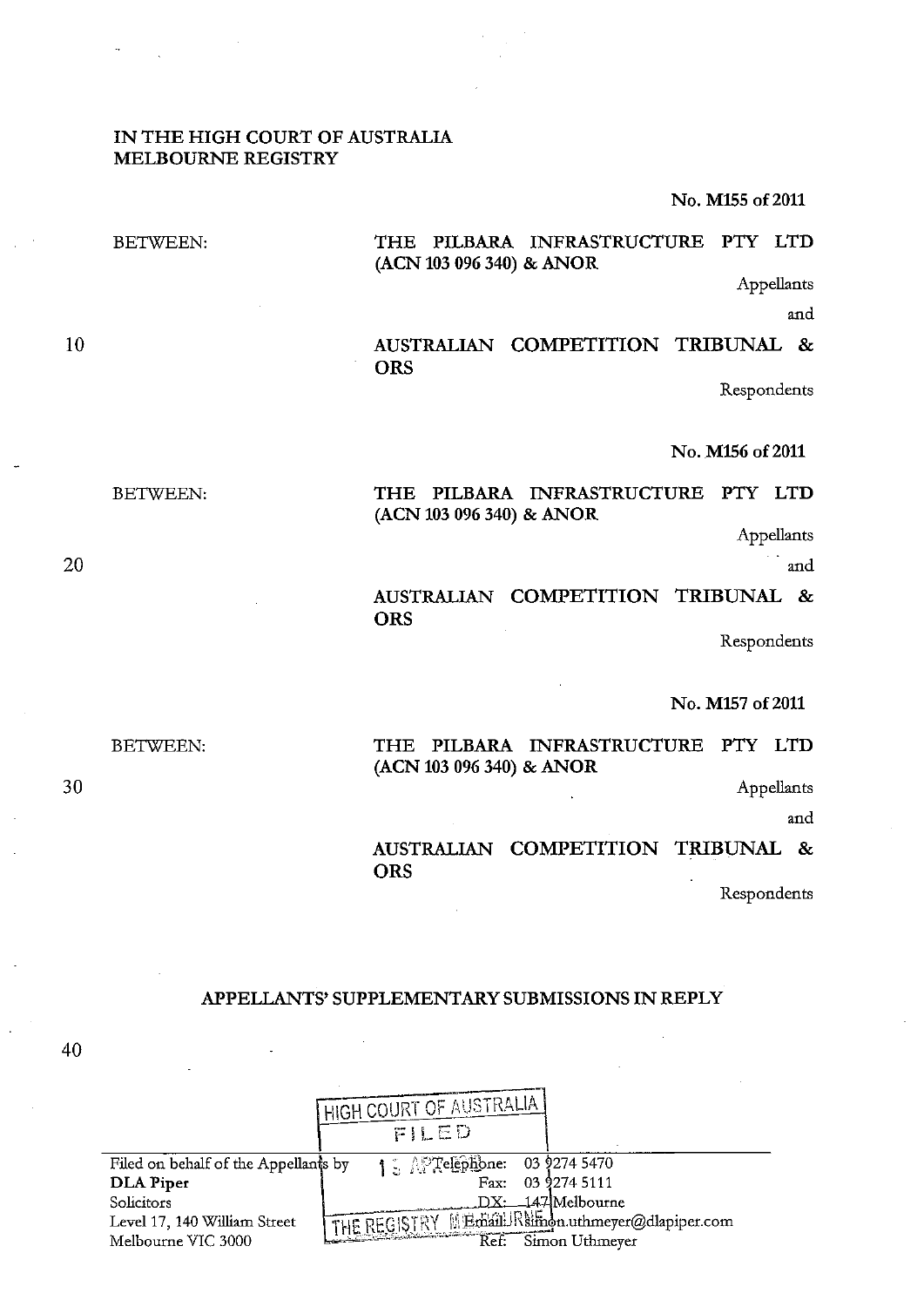#### Part I: Certification for internet publication

1. The appellants certify that these submissions are suitable for publication on the internet.

 $\mathbf{1}$ 

## Part II: Reasons why leave to amend should be granted

- 2. The main arguments put against allowing an amendment to the notice of appeal are:
	- (a) the point is of no importance beyond this case due to the  $2010$  amendinents;
	- (b) the point should have been taken earlier; and
	- (c) if the matter is remitted, it can be left to the Tribunal to sort out later.
- 3. The first ground of opposition misstates the significance of the point. As seen in paragraphs 8-10, 13 and 29 below, even after the 2010 amendments there remains a fundamental question as to the nature of the task of the Minister and the Tribunal: is the Minister entitled in law to ignore the NCC recommendation; and is the Tribunal entitled in law to ignore the Minister's decision on the NCC recommendation? These questions will affect all present and future decisions by the Minister and reviews by the Tribunal.
	- 4. As to the second ground, these proceedings are not private *inter partes* litigation. They involve statutory interpretation and constitutional issues with an impact upon the public: *Coulton v Holcombe* (1986) 162 CLR 1 at 9-11. Objection was taken before the Tribunal (while on a different ground) to the reception of the vast amounts of new material ultimately received, and the legal points taken as to the construction of sec 44K and the effect of Chapter III are not ones on which any evidence could have been called below (nor has Rio or BHP sought to identify any such evidence.) Contrary to Rio [4], had the Tribunal conducted its task in accordance with the Act, it would most likely have completed its determination over 15 months before it actually did (Fortescue [37]), and the irregularly provided "evidence" as at March 2010 that ultimately affected the Tribunal's deliberation could not and would not have existed.
	- 5. As to the third ground, it is unsatisfactory to suggest that if the appellants otherwise succeed and there is a remitter, that the Court should leave undefined the principles on which remitter would occur. BHP correctly concedes as much: BHP [9], [13]. For example, whether the Tribunal is entitled to conduct a free-ranging inquiry into whether it thinks the Dixon line will or should be built absent declaration goes to the heart of any remitter and is critically affected by the issues raised here.

# 30

### Part III: Submissions as to the merits of the subject matter of the amendments

### Arguments of the respondents and intervener

- 6. In surnmaty form, Rio, BHP and the NCC between them assert that the statutoty tasks under sees 44H and 44K have the following features:
	- (a) at the stage before the Minister under sec 44H, an NCC recommendation must exist but the Minister is not bound to consider it, nor is it the subject of decision;

 $\sim 10$ 

10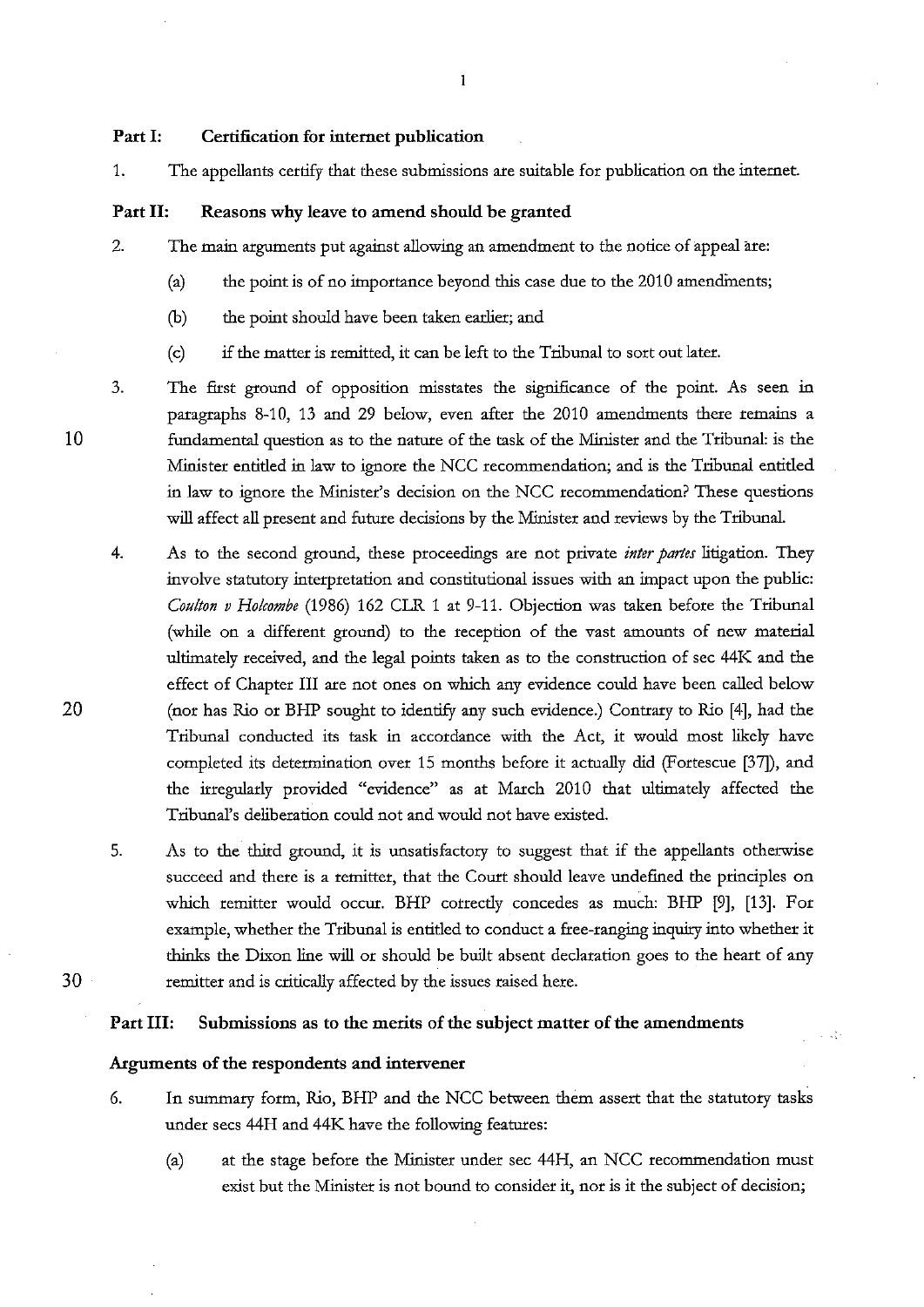- (b) the task before the Tribunal under sec 44K is to conduct a re-hearing *de novo* of the question whether the service ought to be declared; in carrying out this task, the Tribunal must satisfy itself of the criteria in sec 44H(4); and critically the Tribunal is in no way bound to conduct an analysis of the Minister's decision, his/her reasons, or the NCC recommendation on which the decision was based;
- (c) generally there is no limit on the material that the Tribunal can receive in satisfying itself of the preferable decision; indeed, if circumstances change, including over a period beyond the statutory time limit, the Tribunal can and should continue to receive further material on an ongoing basis before it reaches its final decision.
- 7. The main planks relied upon to reach these conclusions will be identified and then answered:
	- (a) a fairly summary assertion that the NCC recommendation plays no statutory role before the Minister other than to trigger his or her power to declare or not to declare under sec 44H;
	- (b) "re-consideration of the matter" under sec 44K(4) necessitates a rehearing *de novo;*
	- (c) the conferral upon the Tribunal of the same powers as the Minister by sec 44K(S) carries with it the incidental powers of the Minister, such that the Tribunal can obtain any material it likes in any way it sees fit;
	- (d) the review by the Tribunal has the character of an *inter partes* proceeding with the applicant for declaration and the service provider having the status of parties locked in the resolution of a controversy, and having rights to adduce evidence;
	- (e) the power of the Tribunal under sec  $44K(4)$  effectively has the same width as a rehearing under sec 101 of the Act and indeed a review under sec 43 of the AAT Act;
	- (£) the absence of express procedures for the transmission of "the record" indicates the irrelevance of the recommendation of the NCC and the decision of the Minister to the task of the Tribunal;
	- (g) Part 2 of Div IX applies of its own force to a sec 44K review; and sec 102A does not point against this result;
	- (h) reg 22 by reason of its location, background, history and general language applies to a review under sec 44K;
	- (i) by reason of (g) and/ or (h), even if sec 44K does not authorise a rehearing *de novo,*  that result is otherwise achieved;
	- G) the 2010 amendments proceeded on an assumption that, prior to then, the task for the Tribunal was a re-hearing *de novo,* and this assumption informs the correct interpretation of the preceding legislation;

10

20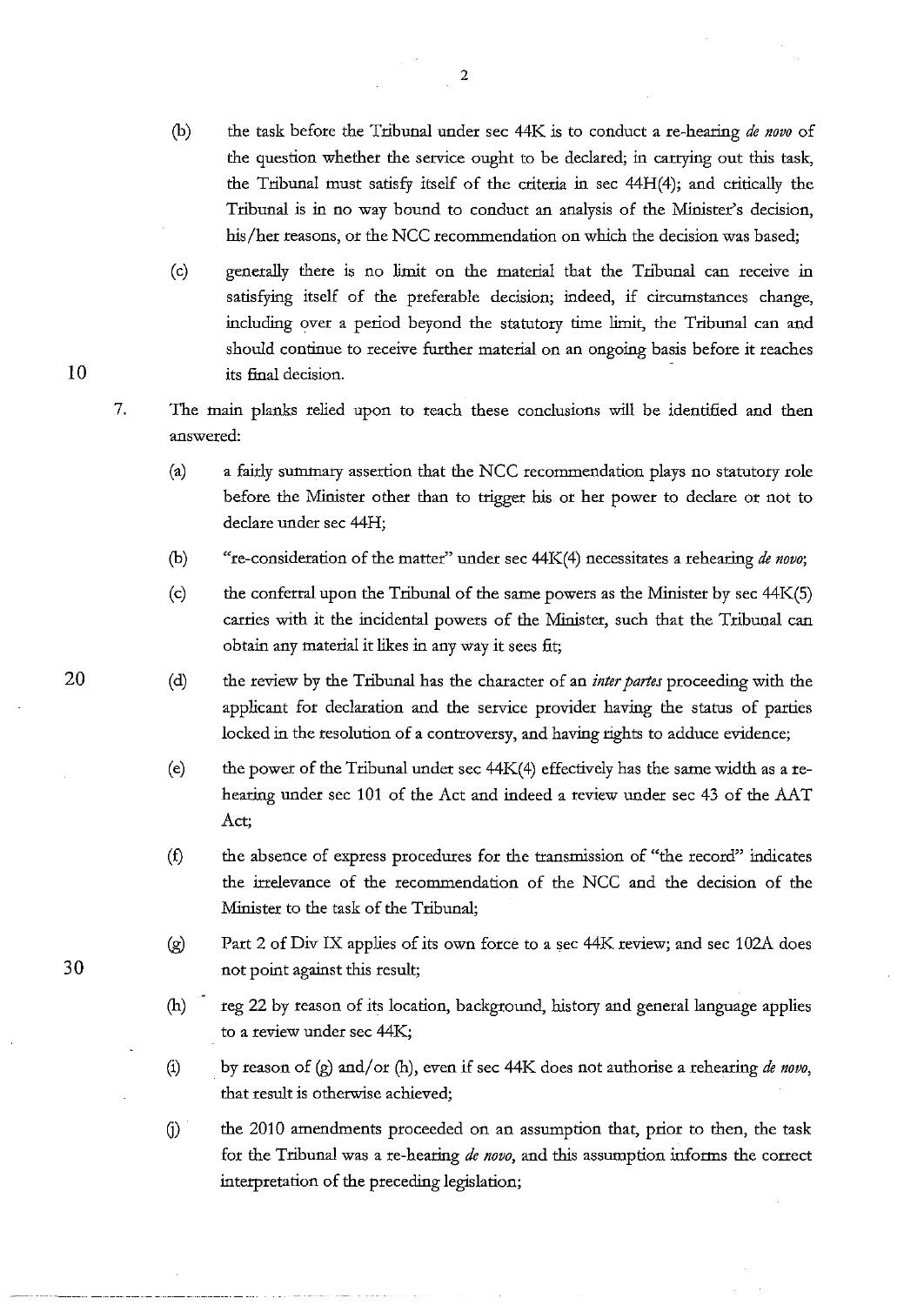- (k) there are otherwise undesirable practical consequences if the appellants' arguments are correct.
- 8. **Task of the Minister.** It is significant that all of the submissions put against the appellants dealt most briefly and in conclusionary form with the statutory task given to the Minister under sec 44 H. Their common conclusion, with *very* little reasoning, is that the existence of the NCC recommendation is a box to be ticked by the Minister but it otherwise in no way constrains or informs the Minister's statutory task. While the Minister may refer to it if desired, the Minister can comply with the law by making a decision without having given it any attention at all, let alone treating it as the central matter which must be considered (Rio [12], NCC [15]). As addressed in chief ([12]-[14]) this ignores the statutory language, which makes clear that the decision is one made "on the declaration recommendation".' It also undermines the entire point of sees 44F to 44GC, which is that the application for recommendation will be the subject of detailed expert consideration by the NCC, as a specialist body, addressing each of the criteria that the Minister will have to address, allowing also for a process of public submissions to be made to the NCC. The entirety of that process and reasoned advice becomes an elaborate exercise in futility if one adopts the opponents' contentions. This important point of difference between the parties remains even after the 2010 amendments.

9. **Centrality of the Minister's decision on a declaration recommendation.**  Consistently with the point just made about sec 44H, the task for the Tribunal under sec 44K, which is a review of the declaration by way of re-consideration of the matter, requires the Tribunal to *give* central attention to the actual decision made by the Minister, the reasons for the decision (which must exist save for a deemed refusal), and, because it is a decision "on a declaration recommendation'', also to the NCC recommendation as the substratum against which the decision was made. Indeed, in the case of a deemed refusal, the role of the declaration recommendation becomes if possible even more central. What the Tribunal must then review is the correctness of a decision made for reasons not disclosed either to accept or reject the specific advice in the recommendation.2

10. Against this view, consistent with their approach to sec 44H itself, those opposing the appellants are really contending that the task of the Tribunal is in no way constrained or informed by the declaration decision, the reasons or the NCC recommendation. Together, they become a matter for optional reference, but the entirety of the Tribunal · procedure and decision can lawfully occur in complete disregard of them (Rio [21]). That

3

10

Contrary to Rio [13] and BHP [20], sec 44HA was inserted by an Act that also made significant amendments to sec 44H *(Trade Practices Amendment (National Access Regime) Act* 2006 No. 92, 2006, Sch 1, Pt **1,** items 19-27), including inserting into sec 44H(9) the words "his or her decision on the declaration recommendation". Both **sections refer to the declaration recommendation.** 

<sup>2</sup>  Contrary to Rio [26], review of deemed refusals is commonplace: see eg *Freedom* of *Information Act* 1982 (Ctb) sec 15AC, 54Y; *Environmental Planning and Assessment Act* 1979 (NSW) sec 82(1 ), 97 (1 )(b). The linguistic differences between sec 44K(1) and (2) (see BHP [19]) reflect the fact that sec 44K(2) must accommodate a deemed refusal.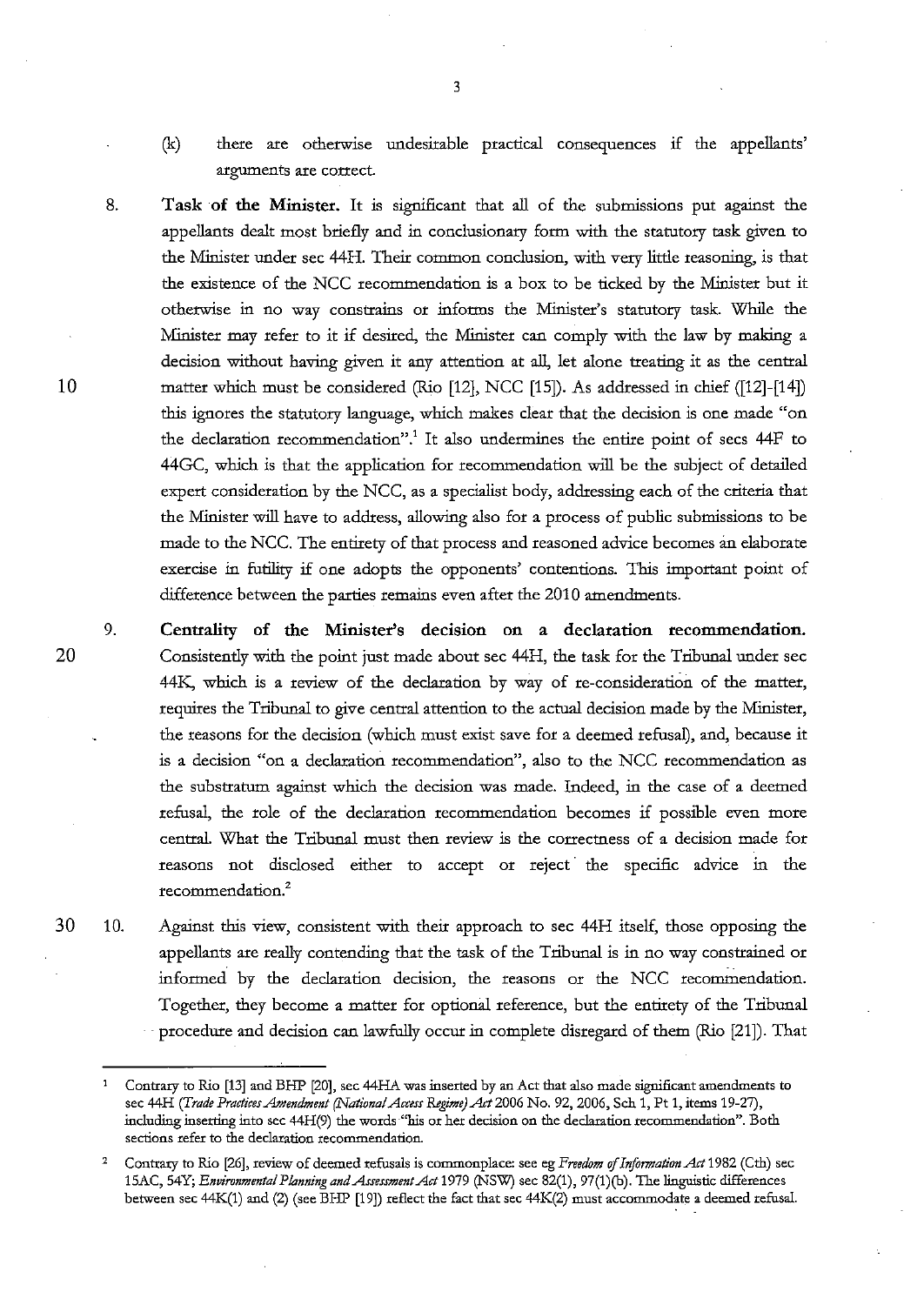argument does not sit well with the specific language of sec 44K, as referred to in chief, and in no way accommodates the deliberate choice not to use the language of "rehearing" (Rio [28]). It also does not sit well with that which has gone before in secs 44F to 44JA. Not only does the whole process of reasoned expert advice after public consultation by the NCC serve no continuing utility, but also the deliberate decision to repose the power of declaration in the Minister is set at naught. As noted in chief, only in . rare cases under the Act is a power vested in the Minister as opposed to a regulator such as the ACCC (Fortescue [50]). The opponents do not grapple with why it would be the statutory intention that the exercise of power by the Minister measured against specific criteria upon which there exists the advice of the specialist NCC would be given no role in the exercise of power by the Tribunal other than to be an historical fact. Finally, the Tribunal's powers under sec 44K(7) are to "affirm, *vary* or set aside the declaration", which can only properly be enlivened by reference to the correctness of the Minister's declaration and are not consonant with making a fresh decision in its place.

- 11. **"Re-consideration".** Contrary to Rio [30], the cases in Rio n43 do not support the proposition that "re-consideration" should be read as "re-hearing". The *Esber* case is not in point, because it involved a review under the AAT Act, the language of which does not use "re-consideration". The other three cases concerned the task of a body to which something has been remitted for re-consideration following a finding of error in its process. None *involves* an Australian statute providing that the task of a reviewing body is a "re-consideration". However, Underwood J's remarks in the *Re Seablest* case ((1997) 6 Tas R 350 at 360) are apposite to the task of a reviewing body as well as the original decision-maker: *"'Review' and 'reconsideration' do not have fixed meanings. What has to be done on a review or reconsideration will depend upon the statutory context in which the word is used. It mqy be restricted to a simple testing* of *the process by which a decision has been reached and an assessment* of *the correctness* of *that decision .* ... *It mqy mean a de novo examination* of *all the material upon which the· decision is reached.* "In the present case, the former is true.
- 12. For completeness, two further sections in which the word "reconsideration" appears have been located.<sup>3</sup> Each deals with the capacity of the original decision maker, rather than a review body, to "re-consider" their decision; neither appears to be the subject of relevant authority, nor is of real assistance here.
- 13. **The significance of "the same powers".** The opponents seize upon the Tribunal being conferred with "the same powers" as the Minister, including (it is said) an implied power to seek any information the Minister desires (NCC [18]). The correct position is that sec 44K(S) operates only upon powers expressly conferred upon the Minister under Part IliA. The ability of the Minister, if desired, to make inquiries such as a site inspection or to rely upon advice from goverment departments is not a power conferred by Part IliA and is not transmuted to the Tribunal. Indeed, were sec 44K(S) to be read as purporting

30

<sup>3</sup> *&diocommunications Act* 1992 (Cth) sec 289; *Seafarers &habilitation and Compmsatio11 Act* 1992 (Cth), sec 78.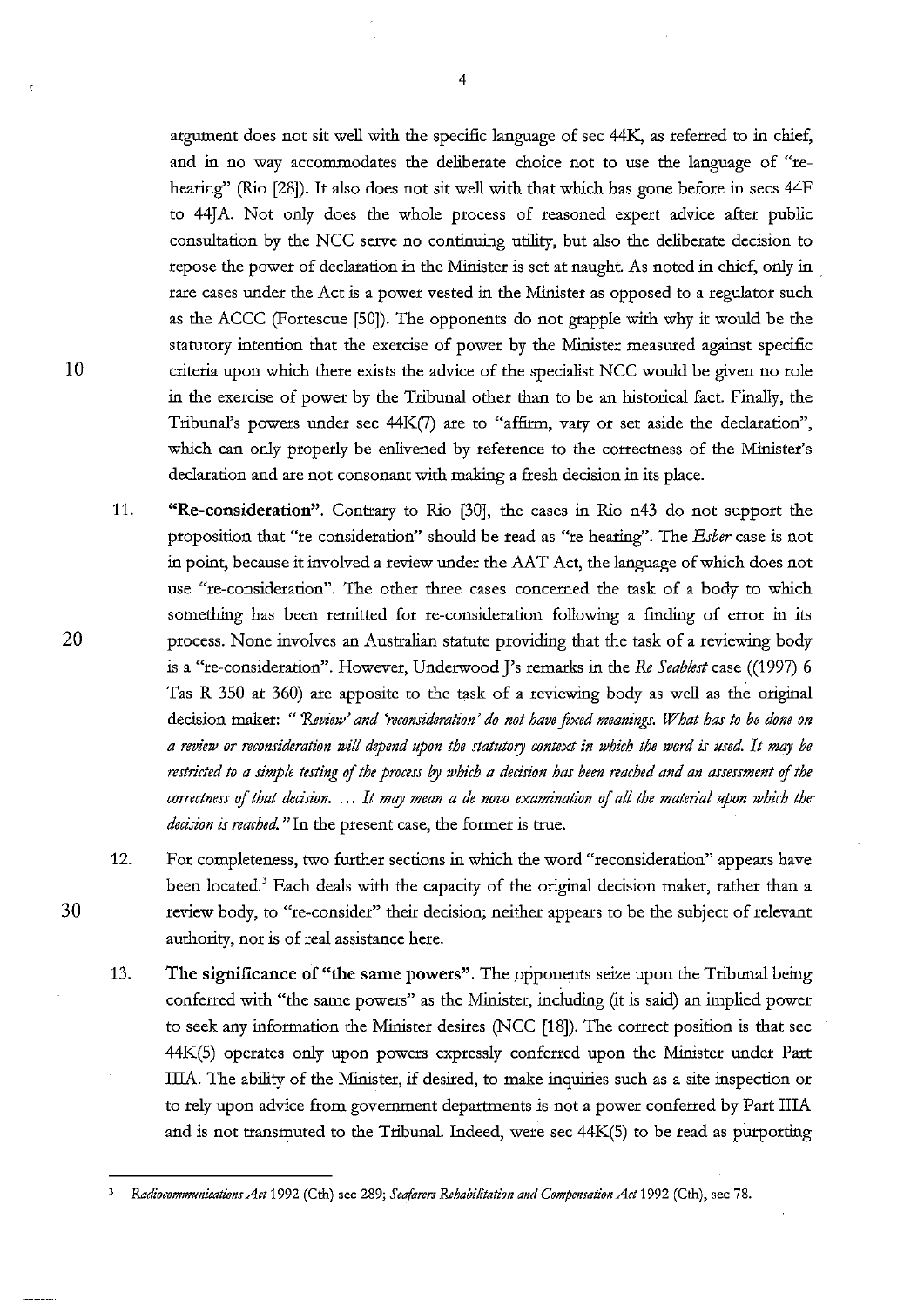to confer upon the Tribunal, including a Chapter III judge, all those powers of a Minister flowing from Chapter II of the Constitution, then the constitutional point raised would have very particular bite. No doubt fetters under Part IliA on the Minister carry over to the Tribunal, but this does not produce the result for which the opponents contend.

- 14. Not an *inter partes* proceeding. Rio and BHP implicitly, and the NCC explicitly at [25], assert that the review before the Tribunal is an *inter partes* proceeding. That submission sits uneasily with reliance upon "the same powers" under sec  $44K(5) -$  is it also said that before the Minister there is an *inter partes* proceeding between the applicant and the service provider? Clearly the statute does not erect any such *inter partes* proceeding before the Minister. No explanation is offered as to why a public interest decision by the Minister against the content of an NCC recommendation is ttansmuted into an *inter partes*  conttoversy before the Tribunal that is supposed to exercise "the same powers". Further, the NCC submissions are unsatisfactory in ·failing to identify what role it or its recommendation plays before the Tribunal. It does not explain how it had the power or right to adduce evidence absent a request by the Tribunal under sec 44K(6). It appears however to put the odd proposition that the one piece of conduct which it did engage in under the statutory framework  $-$  namely its decision recommendation  $-$  has no statutory role before the Minister or the Tribunal other than as an historical fact.
- 15. The "record". Rio's argument about the mechanics of the "record" (Rio [39]) should not be accepted: as set out above, the Minister is obliged to give reasons for his or her conclusion to declare (or to decide not to declare) a service. Those reasons will display the considerations at play and the material relied upon. The NCC recommendation which the appellants contend must be considered by the Minister but which Rio asserts may be utterly ignored  $-$  must be published and must be given to the applicant for declaration and the service provider, subject only to redaction of confidential material (sec 44GC). Rio's suggestion that there might not be a full record for review by the Tribunal is thus a chimera. And if the Tribunal considers that the Minister's reasons require the Tribunal to consider any further material or refers to information that is not sufficiently available to it, it may request the NCC to provide it under sec 44K(6).
- 16. "Proceedings". The opponents hardly engage with *why* it is they assert that sec 44K reviews are aptly described as "proceedings".<sup>4</sup> Rio's only argument (Rio  $[54]$ ) - that the Tribunal can only act by conducting a proceeding  $-$  must fail: sec 42(1) speaks of a "matter" before the Tribunal, while sec 42(2) speaks of a "proceeding'', suggesting the former is broader than the latter.<sup>5</sup> The heading of sec 37 ("particular matters") shows that "proceedings" are a subset of "matters" (noting also the validation provision in sec 38 in cases of error). The clear statutory intent that not all "matters" before the Tribunal constitute "proceedings" also disposes of the argument made in Rio fn 81 relating to the

5

10

<sup>4</sup> eg *Rio* [53] and BHP [48] contradict by way of assertion only.

<sup>5</sup> A similar distinction appears in reg 28(3).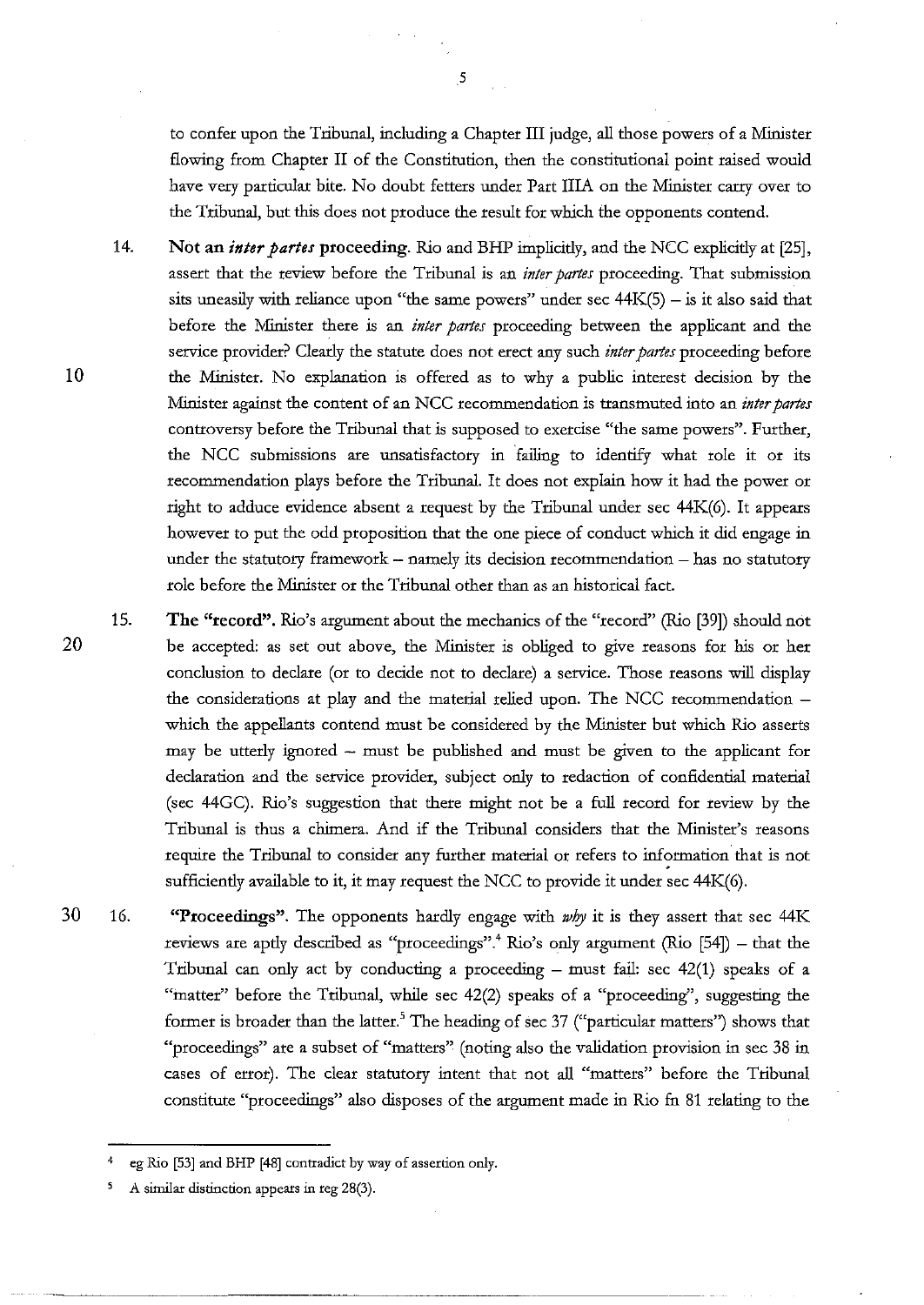regulations. Decisions and reviews may be "matters" before the Tribunal without being "proceedings". For the reasons given below relating to sec 102A, sec 29P also demonstrates that sec 44K reviews are not "proceedings".

- 17. Sec **101** and the AAT Act. The opponents urge that sec 44K re-consideration should be assimilated to a "rehearing" under sec 101 or to a "review" under secs 25-43 of the AAT Act. None of their submissions grapple with the deliberate choice not to use the word "re-hearing" in sec 44K or the important points of distinction with the AAT Act identified and dealt with by the appellants in [32]-[33] in chief.
- 18. Sections 90 and **101.** Rio's arguments in respect of the interpretation of sec 101 (Rio [29]) are not correct. In the TPA as originally enacted, the only decision of the Commission that was reviewable by the Tribunal was a decision to grant an authorization under Part VII (which could operate in respect of sees 45, 47 or 50). As today, Part IX contained the mechanism for this review, including providing that it was by way of rehearing. Contrary to Rio [29], the *Trade Practices Amendment Act* 1977 did not leave sec 101(2) "unaltered;" it repealed and replaced it: see sec 64(b) of the 1977 Act. It did so as part of a series of amendments which vested additional powers of review by the Tribunal of decisions of the Commission, such as review under the new sec lOlA of notices issued under the new sec 93(3) (both insetted by the 1977 Act). The use of "re-hearing" was thus deliberate and not, as Rio suggests, some kind of relic.
- 19. Sec 102A. None of the opponents has addressed squarely the separate question raised by the Court. Contrary to Rio [58], the fact that the definition within sec 102A that was inserted in 2006 does not list a review under sec 44K supports the appellants. At the same time as sec 102A, an identical inclusive definition of "proceedings" was added as sec 29P (noted above), and a new sec 170(3)(b) was added, also dealing with the meaning of "proceedings". The failure to include within sec 102A a review under sec 44K (or indeed under a cognate provision, as set out in Fortescue [46]) manifests a continued intention not to apply Part IX to those provisions in Part IIIA. The only exception would be if such reviews (by their *very* nature) necessarily constituted "proceedings"; but as noted above and in the appellant's supplementary submissions, this is not the case. Even the broader definition of "proceedings" given in sec 170(3)(b) (for the purpose of grants of assistance) still does not include any of the relevant reviews under Part IIIA.
	- 20. Regulations. Contrary to Rio [46]-[52], while sec 44ZZP(1) empowers the making of regulations, as a machinery provision it (and regulations under it) cannot confer upon the Tribunal an evidence-gathering power the Tribunal does not already have. In any event, no such regulation has been (or purports to have been) made here. No respondent has demonstrated the existence of a power in the Tribunal to receive new material beyond sec 44K(6). Their assumption is that silence in the Act as to what material may be obtained or considered equates to plenary power to do so; the better view is that such power is only as expressly and specifically conferred.

10

20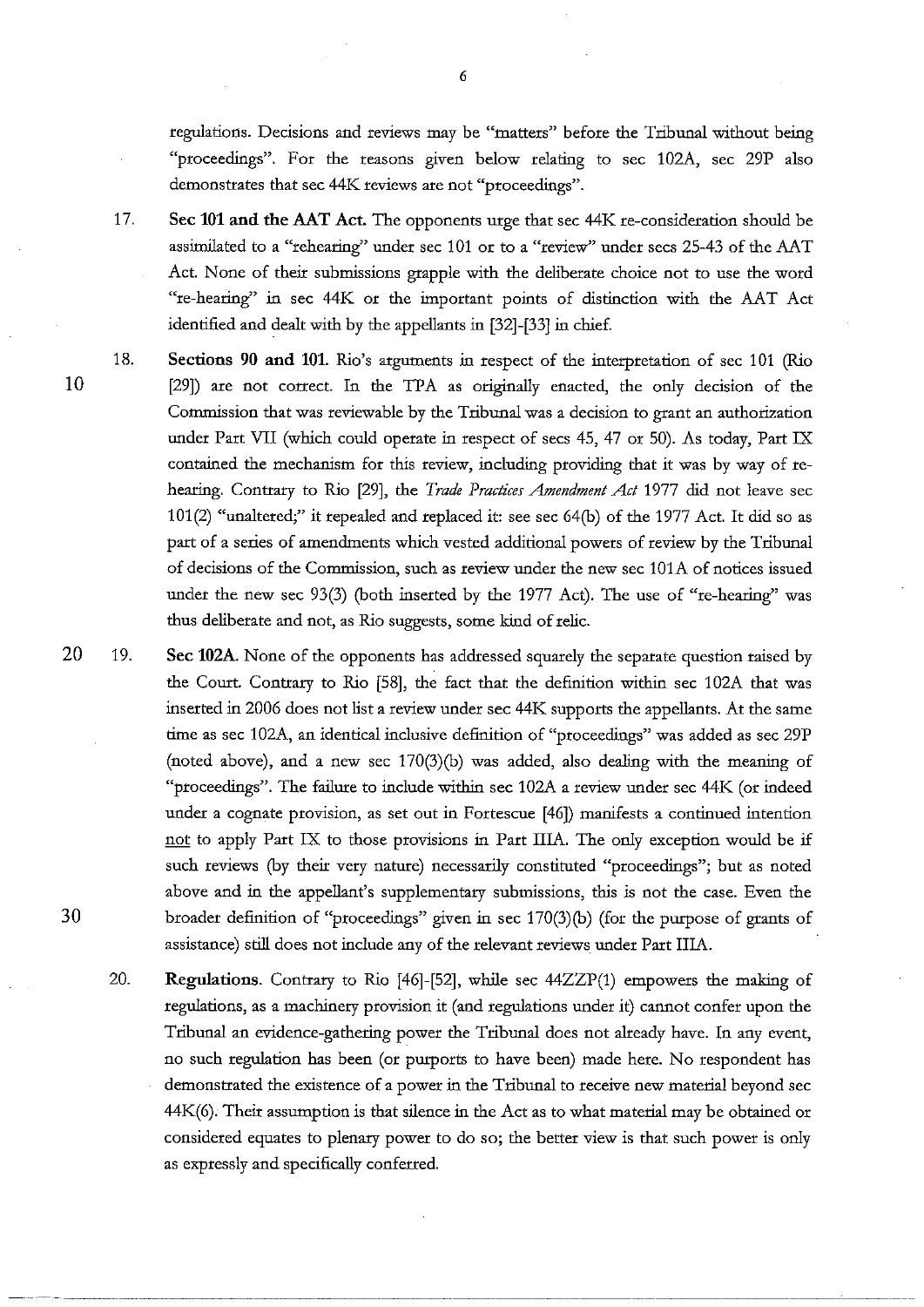- 21. Rio's argument that reg 22 applies to a review under sec 44K is based upon the order of the regulations together with the so-called generality of reg 22 (Rio [49]). One fallacy in that argument is that the regulations are not arranged in an order such that that inference may be drawn. Rather, the regulations appear to be grouped thematically.
- 22. For example, reg 7 (dealing with sec 44AAF(3)(e)) follows reg *6]* (sec 44ZZAA) and precedes reg 7A (dealing with sec  $4(1)(c)(ii)$ ), and then regs 7B (dealing with "merits review" under sec 44ZZR(2)) to 7D (dealing with sec 44ZZR(2)). All, however, prescribe certain subject matter for the Act. Similarly, reg 20 deals with secs 101 and 101A and reg 20A deals with sees 44K, 44L, 440, 44ZX, 152AV and 152CS; but all deal with the required form for various. applications for review to the Tribunal.
- 23. Reg 21 deals with addresses for service and reg 22 with directions as to procedural matters in terms (as noted in Fortescue [68]) that mirror sec 104. Reg 22A deals with evidence of persons not attending the Tribunal. The fact that reg 22B, dealing with participation in reviews, then appears (and, contrary to Rio [49], deals also with sec 44K, 44L, 44ZX, 152AV and 152CE) does not suggest that intervening material must apply to sec 44K. If Rio's argument were correct, one would have to read regs 21 and 22 as only applying to sec 44K (and presumably the other sections dealt with in regs 20 and 22B).
- 24. The better view is to construe the content of the regulations against the sections of the Act empowering the making of regulations. As shown in Fortescue [68], reg 22 matches verbatim the regulations empowered by sec 104. It also contains matters not empowered by sec 44ZZP but empowered by sec 104 (entitlement to representation in proceedings: reg 22(1)(b)). It is made under sec 104 and not sec 44ZZP, and operates where sec 104 does.
- 25. In contrast, the only provision in Part IliA which expressly empowers the Tribunal to receive evidence is in its review (by way of re-arbitration) under sec 44ZP(l) and (3) of access arbitrations, where sec 44ZP(4) picks up sec 44ZF(3) and 44ZH). Unsurprisingly, regs 28B to 28Q make provision for such reviews' in terms that reflect sec 44ZZP: compare for example  $44ZZP(1)(c)$  with reg 28J, or  $44ZZP(1)(d)$  with reg 28I. Reg 28Q operates as does sec 44ZQ, to avoid any doubt about the interplay between a rearbitration and Part IX. Rio's only other submission on the regulations (Rio [50]) 1s circular, in that it requires the assumption that the sec 44K process is a proceeding.
- 26. **The role of Part** IX. For its arguments to survive, Rio is driven to suggest that the heading to Part  $IX$  - which is part of the Act - is somehow "overtaken" by later legislative change and is "no longer accurate" (Rio [64]). This is a recognition that Rio's interpretation of the interaction between Parts IliA and IX strains the text of the Act such that parts must be ignored or given no work to do. The better approach is the appellants', in which no such conflict occurs and the Act operates as a harmonious whole: Div 1 of Part IX operates according to its terms, enabled by Div 2, as does Div 3.

10

20

<sup>6</sup> **They also make provision for re-arbitrations under sec 152DO, which was repealed in 2002.**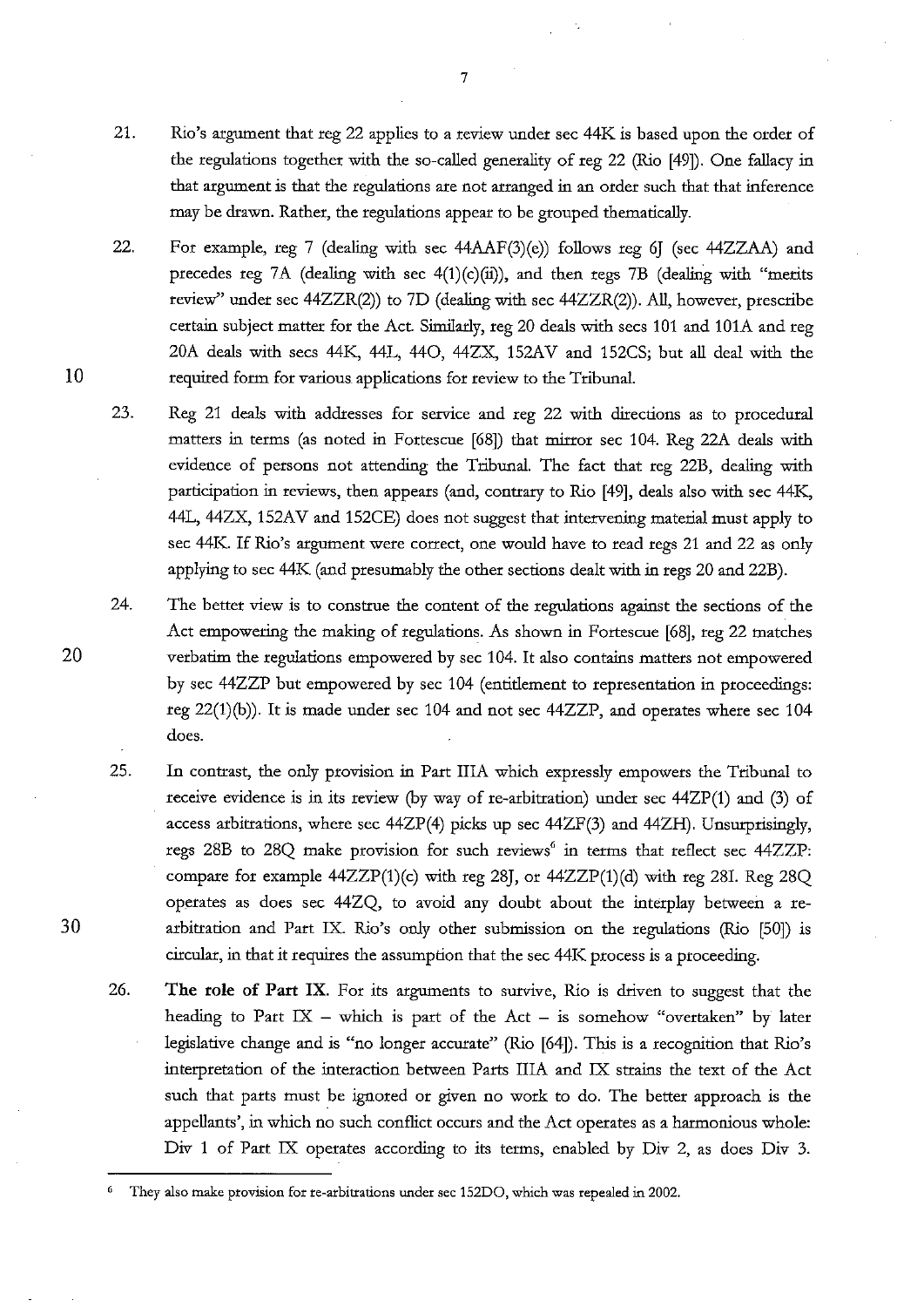Outside of the specific reviews nominated in those operative sections, other sections within the Act may expressly apply parts of Part IX; this occurs in sec 44ZZR.

- 27. The 2010 amendments. Contrary to Rio [40]-[44], NCC [29]-[33], the 2010 amendments do not assist the respondents. The proposition that, prior to those amendments, sec 44K involved a full re-hearing *de novo* conducted upon any new material does not appear to have emerged until late December 2005 (see e.g. *Re Services Sydnry Pty Limited* (2005) 227 ALR 140 at [9]; *Virgin Blue Airlines Pty Limited* [2005] ACompT 5 at [13]). In the face of those Tribunal statements, Parliament may have acted upon the assumption that atnendments were necessary. As Lord Buckmaster said in *Ormond Investment Co v Betts* (1928) AC 143 (in a speech cited from with approval by Dixon, Evatt and McTiernan JJ in *Elders* at 57 CLR 610 at 626) the first Act was the subject of decision and the "second Act proceeded on the hypothesis that the decision was correct'' (at 155).
- 28. However, that is not the end of the matter: that statement immediately preceded his Lordship's statement (at 156), cited by Dixon, Evatt and McTiernan JJ at 626, that "subsequent legislation, if it proceed upon an erroneous construction of previous legislation, cannot alter that previous legislation". As NCC [30] points out, the impetus for what became the 2010 amendments arose with a COAG agreement on 10 February 2006, less than two months after the Re Services Sydney and *Virgin Blue* decisions.
- 29. Contrary to Rio [43]-[44] and NCC [29], even if Parliament incorrectly perceived itself to be narrowing the scope of review in making the amendments, a consideration of their effect as against the appellants' construction leads simply to the results that: it is now made clear beyond argument what are the limitations upon the material the Tribunal may receive; that material gives central although not exclusive weight to the material that was before the decision-maker, which will include the NCC recommendation (sec  $44ZZOAAA(3)$ ; and the central function of the Tribunal remains  $-$  the appellants  $control - a$  review for correctness of the Minister's decision in the light of such material. While the opponents are not explicit, they hint at the competing position that the Tribunal conducts a rehearing *de novo* against a confined base of material. Accordingly, the nature of the Tribunal's function remains a critical question for resolution irrespective of the 2010 amendments.
	- 30. "**Practical consequences".** The *in terrorem* argument posed by Rio at [65] falls away once it is appreciated that, if the Tribunal properly conducts its task, it will complete its review within a maximum of four months and 21 days from the date of the Minister's decision. The scope for obtaining "current information" differing from that at the time of the Minister's decision is dealt within in sec 44K(6). In any event, the process at issue is only the declaration of the service ("stage one"). A process of negotiation (and if necessary, arbitration) may then follow. The various matters at Rio [66] only go to illustrate the injustice to the appellants from the manner in which the Tribunal misapprehended its task. The material in sub-paragraphs (a) to (d) and (f) stems from matters pre-dating the Minister's decision, and does not comprise new or changed information as at the date of

20

10

30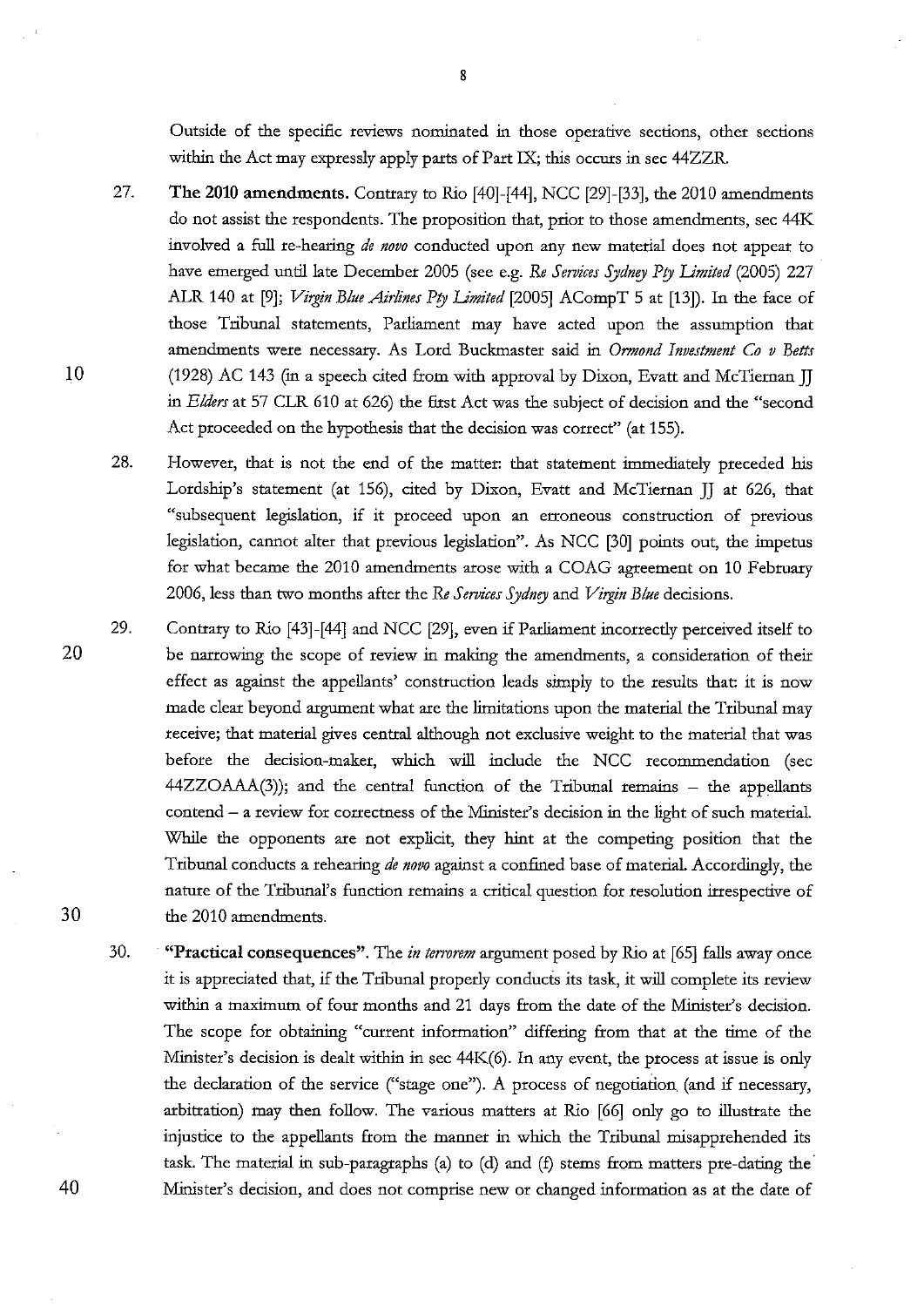the Tribunal's decision. The material in sub-paragraph (g) revisits material that the Full Court found was provided to the Tribunal irregularly by Rio (Full Court [133]) and was relied upon by the Tribunal in breach of procedural fairness.

### Chapter III of the Constitution

- 31. Task of the Tribunal. Rio's submissions assume their conclusion (that the Tribunal simply decides afresh) and ignore the fact that only criterion (f) potentially involves the use of legislative (or executive) power (eg [72]). It is when making a decision on criterion (f) that a potential for incompatibility arises; and the opponents' construction, requiring the Tribunal to identify issues of public policy and canvass wide-ranging material to reach an unconstrained conclusion, leads to a high risk of incompatible conduct occurring.
- 32. Incompatibility. None of the opponents' submissions in respect of the presence of incompatibility rises above assertion as to the ultimate issue. A consideration of specifics supports the appellants' arguments. *First,* contrary to BHP [89], the opponent's construction of the task under sec 44K (i.e. a re-hearing *de novo*) - unlike the appellants' construction - invites a risk of a diversion of significant amounts of the time of Presidential members away from being a Ch III judge: *Wainohu v NSW* (2011) 243 CLR 181 at 200-1 [27]. It would make membership of the Tribunal a substantial non-judicial function that is very likely to involve the use of the facilities and services of the Court *(Wainohu* at 204 [36]). In the present proceedings, the Tribunal sat for 42 days.
- 20 33. *Secondly,* the requirement that a Presidential member be a judge of the Federal Court gives a close connection and therefore an association with the person's role as a judge: *Wainohu*  at 210 [47]; there is no "detachment'' *(Wainohu* at 218 [66]). The background against which potential incompatibility is judged is thus heightened *(Wainohu* at 221-2 [78]), 229 [106]).
	- 34. *Thirdly,* and crucially, the opponents have not detailed their view of the task under sec 44K as it involves criterion (f) nor fairly contrasted it with the tasks urged as examples against the appellants' arguments. In particular, the political nature of the criterion (f) inquiry under the opponents' view has not been analysed. The opponents' view of the Tribunal's task under sec 44K must require the Tribunal (in holding a re-heating *de novo)*  to open up a wide-ranging inquiry that is far. from the judicial task of "ascertaining the facts and the law and applying the law as it is to the facts as they are": *Wainohu* at 225 [94]. That open-ended inquiry into political considerations required by the opponents' view is very different from the specific statutory tasks which the opponents assert are equivalent to sec 44K and unobjectionable - on examination, they are not equivalent but are narrow inquiries constrained by identified matters of fact.<sup>7</sup>

30

<sup>7</sup> Sec 90 (activated by sec 101(1) speaks of"benefit to the public" and "detriment to the public constituted by any **lessening of competition", invoking economic concepts routinely decided upon by Ch III judges. Similarly, sec**  93(3) (activated by sec 102(5A)) deals with conduct actually (or likely) "substantially lessening competition within **the meaning of section 47", and whether any benefit to the public exists that "would not outweigh the detriment**